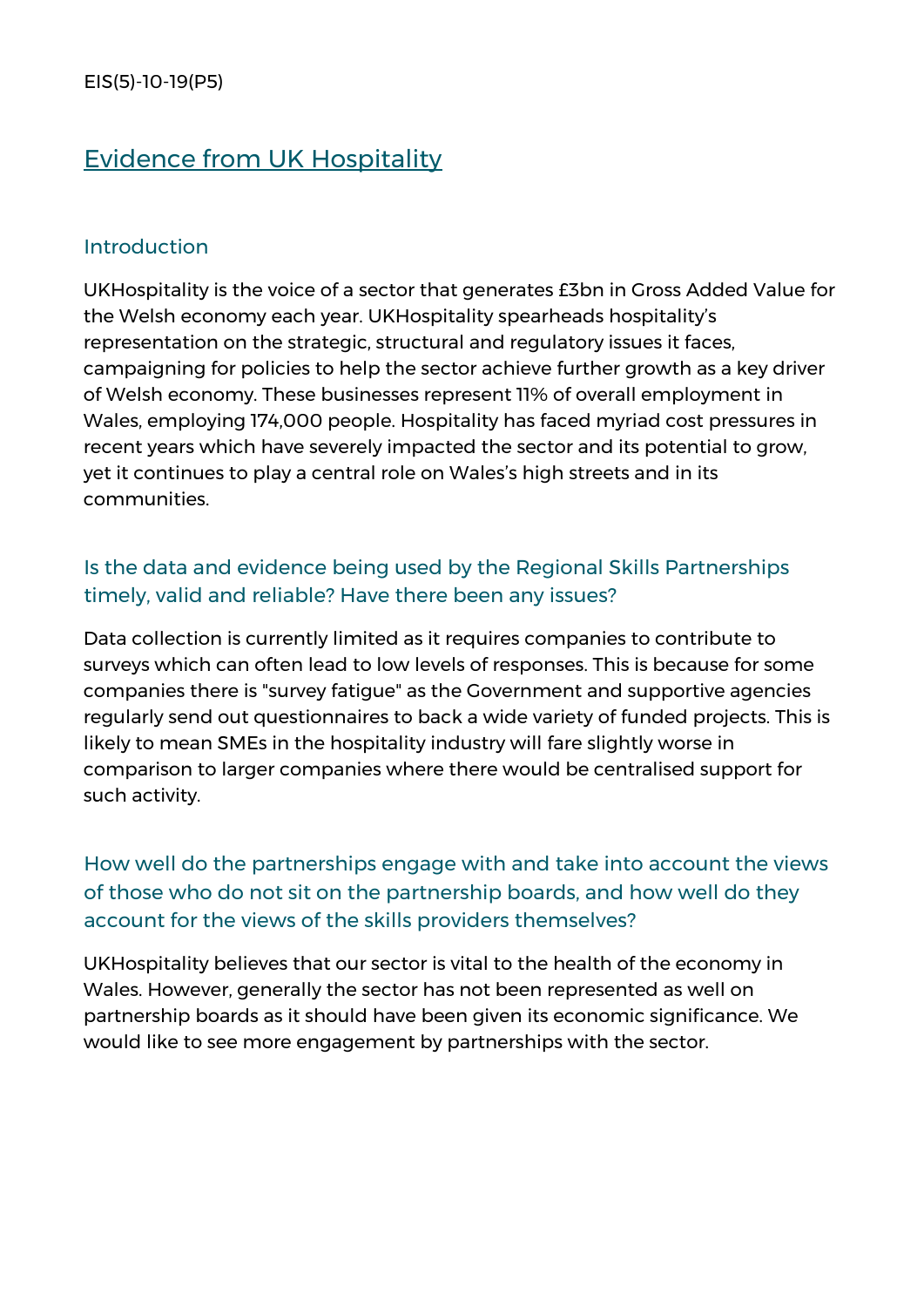# Are the Regional Skills Partnerships able to reflect current and future skills demands within their regions? What about very specialised skills for which there may be low volumes of demand?

UKHospitality believes that regional skills partnerships (RSPs) do have the capacity to reflect and adapt to the demands of their regions. However, it is important that greater buy in to these partnerships is created and that the support base is widened to ensure they are as effective as possible.

### Do the Regional Skills partnerships have sufficient knowledge and understanding of:

#### - The foundational economy and the needs of those employed within it

UKHospitality supports more engagement with businesses to maximise the effectiveness of RSPs. More hospitality specialists must be consulted as currently the sector is disadvantaged in comparison to other industries where there is institutional support for those participating.

# Are the Regional Skills Partnerships adequately resourced to fulfil their growing role?

UKHospitality believes that much greater resource should be allocated to RSPs. Skills form one of the most vital elements of all Government activity post Brexit. Therefore, a greater allocation of resources to RSPs is essential if they are to be effective.

# Is the level of operational detail set out by Welsh Government for skills provision in higher/further education and work-based learning providers appropriate?

UKHospitality believes that industry should have more of a say within this work and feed back to the Welsh Government with what it has learned from the process. An approach more focused on industry would be more effective in outlining sector need that one led by the Government. This is linked to the answer above suggesting that more hospitality sector experts need to be consulted.